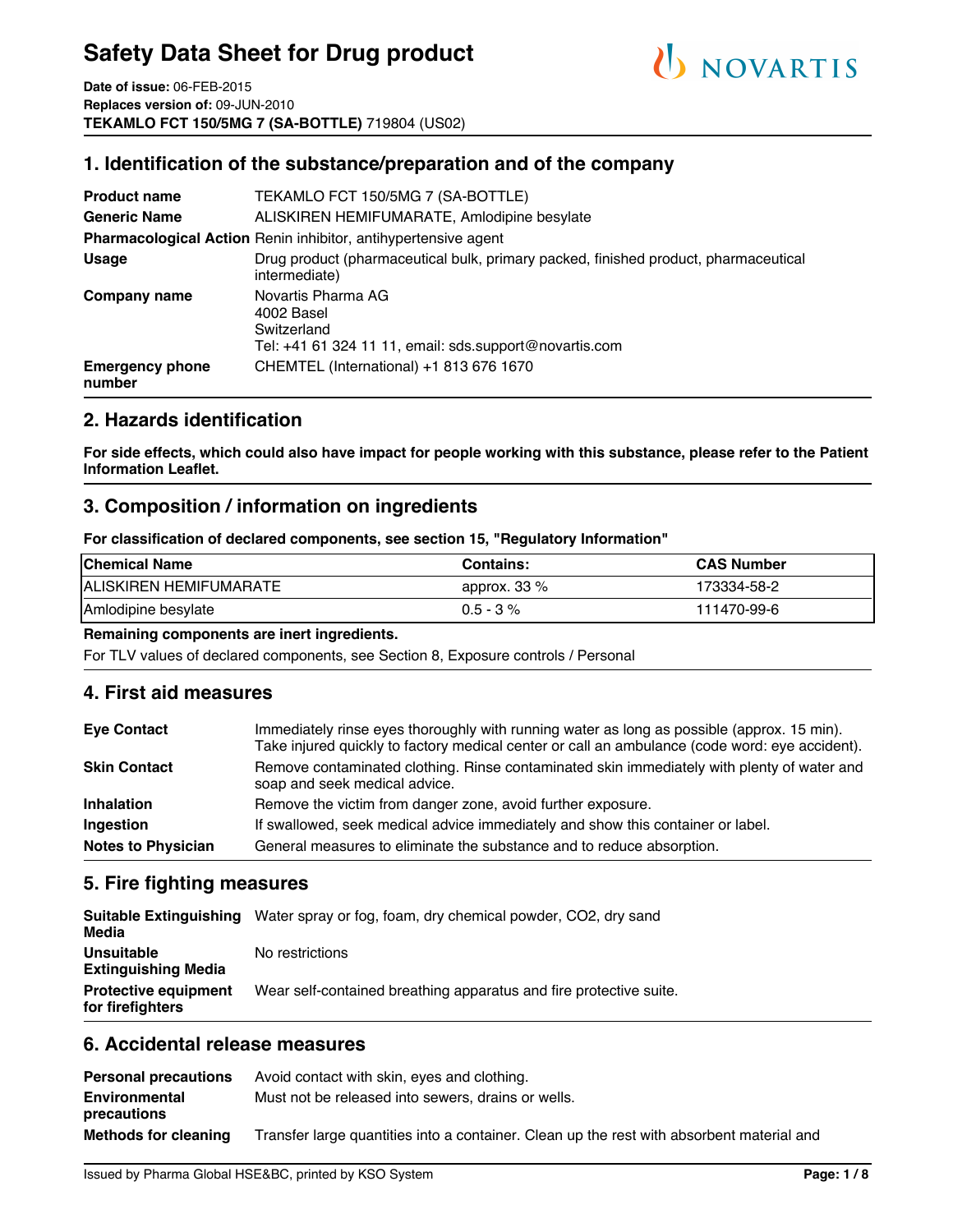

**Date of issue:** 06-FEB-2015 **Replaces version of:** 09-JUN-2010 **TEKAMLO FCT 150/5MG 7 (SA-BOTTLE)** 719804 (US02)

discharge properly.

### **7. Handling and storage**

No special handling requirements for normal use of this material. Store in a dry and cool place and observe special instructions from supplier.

### **8. Exposure controls / Personal protection**

| <b>Occupational Exposure Limit (OEL)</b>        |                                                              |  |
|-------------------------------------------------|--------------------------------------------------------------|--|
| no data available                               |                                                              |  |
| TLV values of declared components               |                                                              |  |
| Contains:<br><b>ALISKIREN HEMIFUMARATE</b>      |                                                              |  |
|                                                 |                                                              |  |
| List type                                       | $\mu$ g/m3                                                   |  |
|                                                 |                                                              |  |
| Internal exposure limit                         | 150                                                          |  |
| <b>Contains:</b>                                |                                                              |  |
| <b>Amlodipine besylate</b>                      |                                                              |  |
| List type                                       | $\mu$ g/m3                                                   |  |
|                                                 |                                                              |  |
| Internal exposure limit                         | 17                                                           |  |
| Personal protection for open handling           |                                                              |  |
| <b>Health care personnel</b><br>ID <sup>-</sup> | Safety glasses (EN166) Lab coat Disposable gloves<br>(EN374) |  |

#### **9. Physical and chemical properties**

**Formulation** Tablet **Flash Point** not available

### **10. Stability and reactivity**

Under the normal conditions of use, the product is stable.

### **11. Toxicological information**

**Acute Toxicity** Data of ALISKIREN HEMIFUMARATE LD50: approx. 1000 mg/kg Route: oral Species: rat Data of Amlodipine besylate LD50: 393 mg/kg Route: oral Species: rat Data of Amlodipine besylate LD50: 686 mg/kg Route: oral Species: rat, Sex: female Data of Amlodipine besylate LD50: 37 mg/kg Route: oral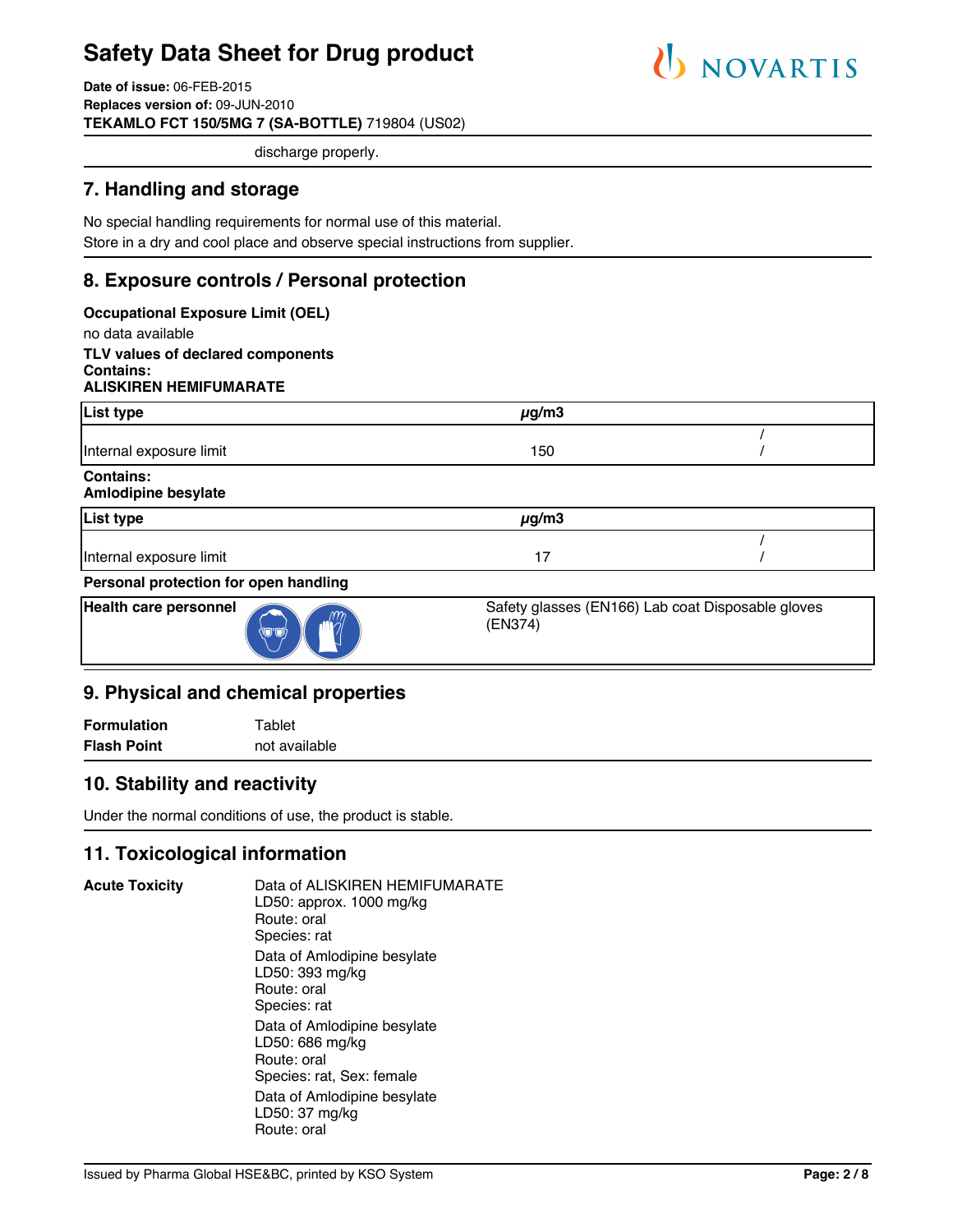**Date of issue:** 06-FEB-2015 **Replaces version of:** 09-JUN-2010 **TEKAMLO FCT 150/5MG 7 (SA-BOTTLE)** 719804 (US02)

|                              | Species: mouse<br>Data of Amlodipine besylate<br>TDLo: 40 mg/kg<br>Route: oral<br>Species: rat                                                                                                                                                                                                                                                                                                   |
|------------------------------|--------------------------------------------------------------------------------------------------------------------------------------------------------------------------------------------------------------------------------------------------------------------------------------------------------------------------------------------------------------------------------------------------|
|                              | Data of Amlodipine besylate<br>LDLo: 10 mg/kg<br>Route: oral<br>Species: dog                                                                                                                                                                                                                                                                                                                     |
| <b>Irritation, Corrosion</b> | Values of ALISKIREN HEMIFUMARATE<br>The substance has an irritating potential.                                                                                                                                                                                                                                                                                                                   |
|                              | Data of ALISKIREN HEMIFUMARATE<br>Respiratory system (Species: rat) corrosive<br>See comment.                                                                                                                                                                                                                                                                                                    |
|                              | Data of ALISKIREN HEMIFUMARATE<br>Skin (Species: mouse) irritant<br>Method: Assessment of contact allergenic potential with the murine local lymph node assay<br>(LLNA TIER II)                                                                                                                                                                                                                  |
|                              | Data of Amlodipine besylate<br>Eyes (Species: rabbit) strongly corrosive<br>Free base                                                                                                                                                                                                                                                                                                            |
|                              | Data of Amlodipine besylate<br>Skin (Species: rabbit) non irritant<br>Free base                                                                                                                                                                                                                                                                                                                  |
| Sensitisation                | Data of ALISKIREN HEMIFUMARATE<br>Skin (Species: mouse) not sensitizing<br>Method: Assessment of contact allergenic potential with the murine local lymph node assay<br>(LLNA TIER II)                                                                                                                                                                                                           |
|                              | Data of Amlodipine besylate<br>Skin (Species: guinea pig) not sensitizing<br>Method: OECD 406 * 1981 * Guinea pig maximisation test                                                                                                                                                                                                                                                              |
| <b>Additional advice</b>     | Data of ALISKIREN HEMIFUMARATE<br>The compound is a local irritant of the upper respiratory tract and can cause inflammation and<br>necrosis of the respiratory epithelium.<br>Data of ALISKIREN HEMIFUMARATE<br>Not mutagenic in AMES Test.<br>Data of Amlodipine besylate<br>Handling this substance, precautionary measures should be taken according to workplace<br>health risk assessment. |
| <b>Mutagenicity</b>          | Data of ALISKIREN HEMIFUMARATE<br>Negative (AMES-Test (reverse mutation assay))<br>in vitroCell: Strains of salmonella typhimurium.                                                                                                                                                                                                                                                              |
|                              | Data of ALISKIREN HEMIFUMARATE<br>Negative (Chromosome Aberration Study)<br>in vitroCell: Chinese hamster ovary (CHO) cells                                                                                                                                                                                                                                                                      |
|                              | Data of ALISKIREN HEMIFUMARATE<br>Negative (Micronucleus Test)<br>in vivo, Species: rat, Cell: Bone marrow                                                                                                                                                                                                                                                                                       |
|                              | Data of Amlodipine besylate<br>Negative (in vitro)<br>Cell: Mammalian HeLa 83 cells                                                                                                                                                                                                                                                                                                              |
|                              | Data of Amlodipine besylate<br>Negative with and without metabolic activation (AMES-Test (reverse mutation assay))<br>in vitroCell: Strains of salmonella typhimurium.                                                                                                                                                                                                                           |
|                              | Data of Amlodipine besylate<br>Negative                                                                                                                                                                                                                                                                                                                                                          |
|                              |                                                                                                                                                                                                                                                                                                                                                                                                  |

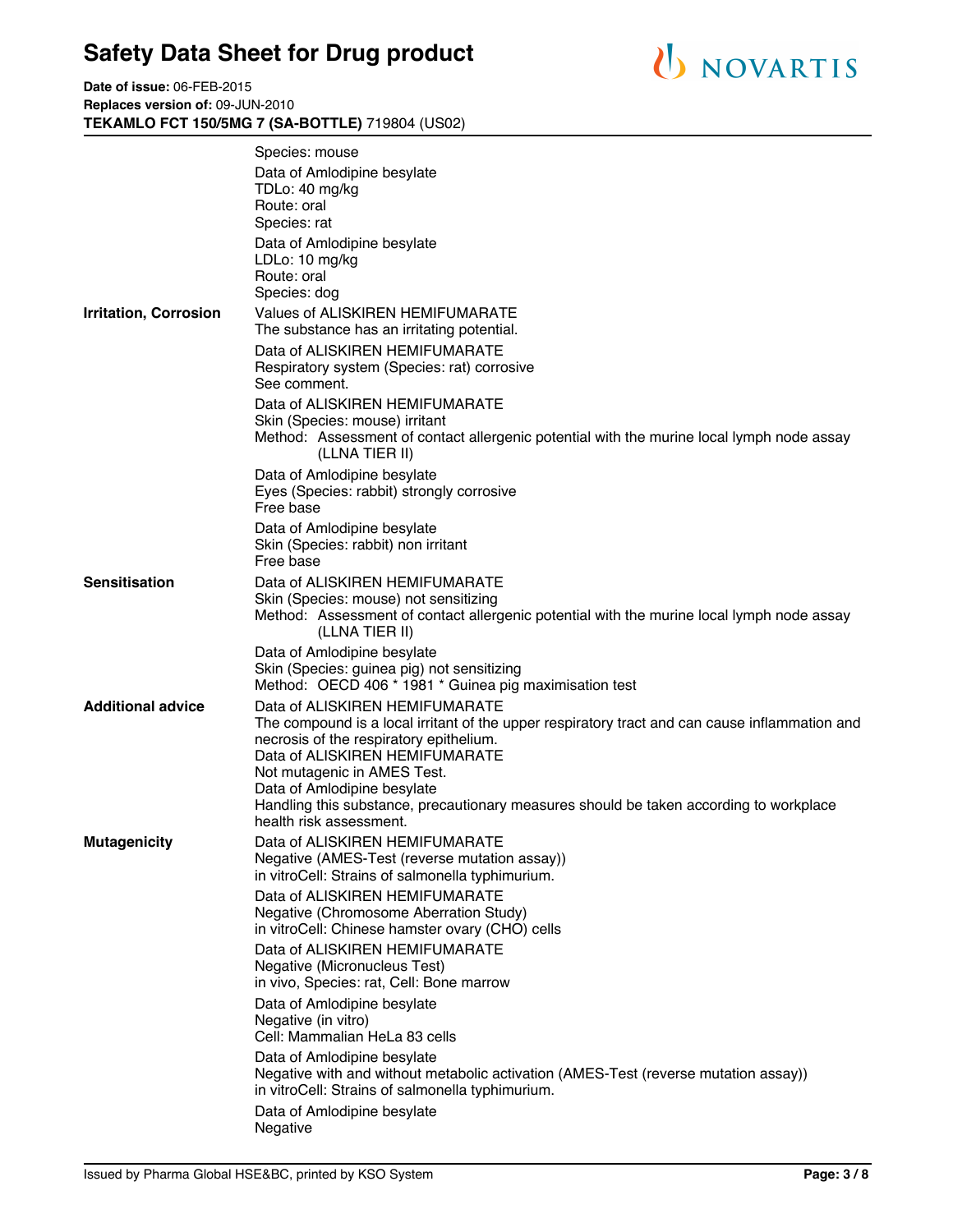**Date of issue:** 06-FEB-2015 **Replaces version of:** 09-JUN-2010 **TEKAMLO FCT 150/5MG 7 (SA-BOTTLE)** 719804 (US02)



|                        | in vitroCell: Lymphoma cells L5178Y of the mouse                                                                                                                                              |
|------------------------|-----------------------------------------------------------------------------------------------------------------------------------------------------------------------------------------------|
|                        | Data of Amlodipine besylate                                                                                                                                                                   |
|                        | Negative (Chromosome Aberration Study)                                                                                                                                                        |
|                        | in vitro                                                                                                                                                                                      |
|                        | Data of Amlodipine besylate<br>Negative (DNA Damage and Repair, Unscheduled DNA Synthesis in vivo)<br>in vivo                                                                                 |
| <b>Chronic Effects</b> | Data of ALISKIREN HEMIFUMARATE<br>Upper respiratory tract inflammation and necrosis. (Repeated Dose Toxicity (subchronic study))<br>$NOAEL: = 50$ mg/kg/d<br>LOEL: 150 mg/kg/d<br>Route: oral |
|                        | Species: rat                                                                                                                                                                                  |
|                        | Dosage: <= 600 mg/kg/d, Duration: 26 weeks                                                                                                                                                    |
|                        | Data of ALISKIREN HEMIFUMARATE<br>Pathological findings (Repeated Dose Toxicity (subacute study))<br>NOAEL: 2 mg/kg/d                                                                         |
|                        | Route: oral                                                                                                                                                                                   |
|                        | Species: Marmoset, Organ: Kidneys<br>Dosage: <= 20 mg/kg/d, Duration: 39 weeks                                                                                                                |
|                        | Data of ALISKIREN HEMIFUMARATE                                                                                                                                                                |
|                        | No findings (Carcinogenesis)                                                                                                                                                                  |
|                        | NOEL: 250 mg/kg/d                                                                                                                                                                             |
|                        | Route: oral<br>Species: Transgenic mouse                                                                                                                                                      |
|                        | Dosage: $\le$ 1500 mg/kg/d, Duration: 6 months                                                                                                                                                |
|                        | Data of Amlodipine besylate                                                                                                                                                                   |
|                        | (Repeated Dose Toxicity)                                                                                                                                                                      |
|                        | Route: oral                                                                                                                                                                                   |
|                        | Species: rat, Organ: Blood<br>Duration: 26 weeks                                                                                                                                              |
|                        | Data of Amlodipine besylate<br>(Repeated Dose Toxicity)<br>LOAEL: 3.75 mg/kg/d<br>Route: oral                                                                                                 |
|                        | Species: dog                                                                                                                                                                                  |
|                        | Duration: 13 weeks                                                                                                                                                                            |
|                        | Data of Amlodipine besylate<br>(Repeated Dose Toxicity)<br>NOAEL: 3 mg/kg/d                                                                                                                   |
|                        | Route: oral                                                                                                                                                                                   |
|                        | Species: rat<br>Dosage: 2.5 mg/kg/d, Duration: 13 weeks                                                                                                                                       |
|                        | Data of Amlodipine besylate<br>No evidence for carcinogenicity (Repeated Dose Toxicity)                                                                                                       |
|                        | NOAEL: 0.5 mg/kg/d                                                                                                                                                                            |
|                        | Route: oral<br>Species: rat                                                                                                                                                                   |
|                        | Duration: 2 years                                                                                                                                                                             |
|                        | Data of Amlodipine besylate<br>(Repeated Dose Toxicity)                                                                                                                                       |
|                        | NOAEL: 2 mg/kg/d                                                                                                                                                                              |
|                        | Route: oral<br>Species: rat                                                                                                                                                                   |
|                        | Duration: 52 weeks                                                                                                                                                                            |
|                        | Data of Amlodipine besylate                                                                                                                                                                   |
|                        | No evidence for carcinogenicity (Repeated Dose Toxicity)<br>NOAEL: 0.5 mg/kg/d                                                                                                                |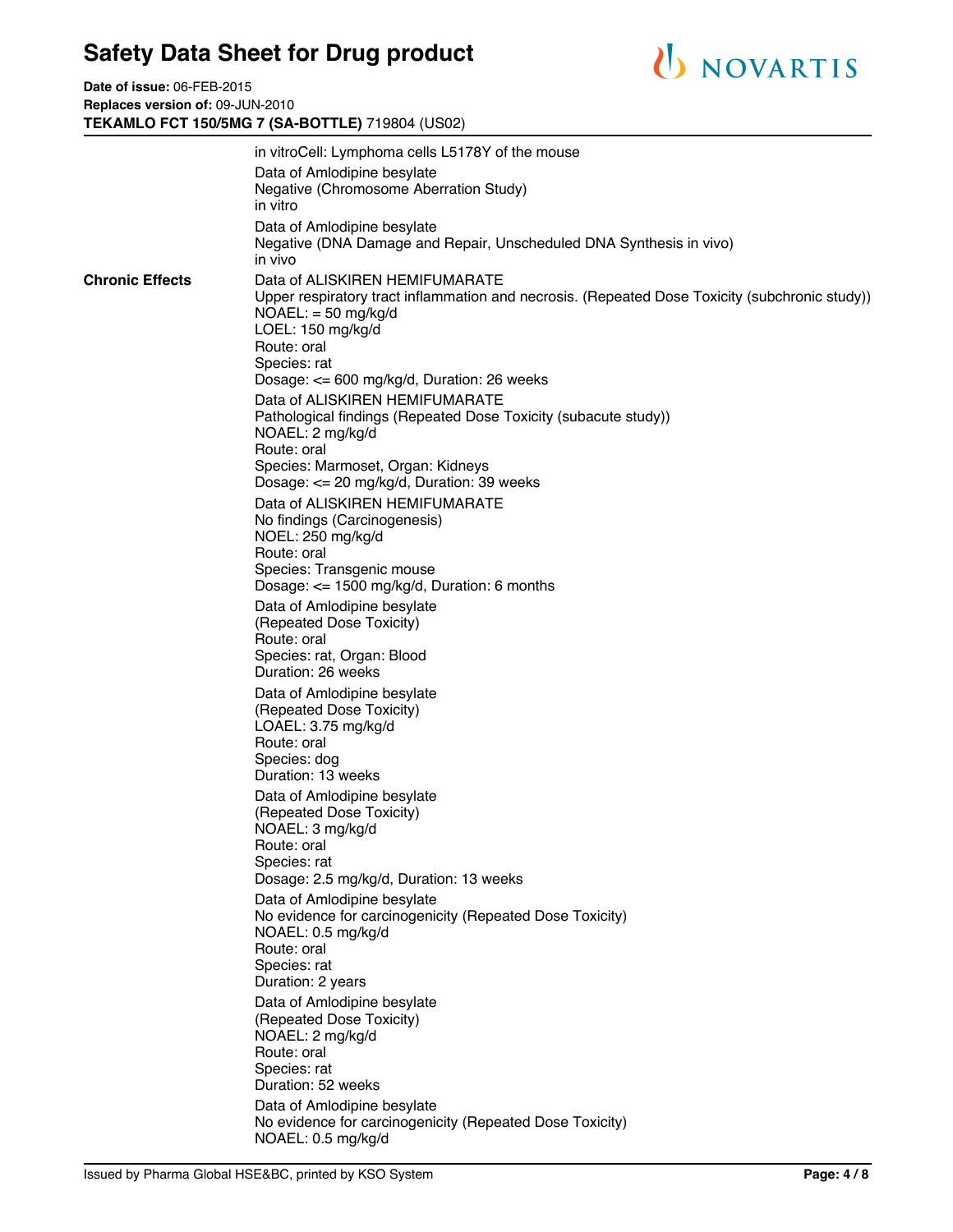

**Date of issue:** 06-FEB-2015 **Replaces version of:** 09-JUN-2010 **TEKAMLO FCT 150/5MG 7 (SA-BOTTLE)** 719804 (US02)

|                              | Route: oral<br>Species: mouse<br>Duration: 2 years                                                                                                                                                                                                                                                                                                                                                                                                                              |  |  |  |
|------------------------------|---------------------------------------------------------------------------------------------------------------------------------------------------------------------------------------------------------------------------------------------------------------------------------------------------------------------------------------------------------------------------------------------------------------------------------------------------------------------------------|--|--|--|
| <b>Reproduction Toxicity</b> | Values of ALISKIREN HEMIFUMARATE<br>This substance has been shown to have unwanted effects during the second and third<br>trimesters of pregnancy and/or unborn/offspring. It is recommended that pregnant women<br>working with or around this substance are informed and their exposure evaluated according to<br>local policies. Handling this substance, precautionary measures should be taken according to<br>workplace health risk assessment.                           |  |  |  |
|                              | Values of Amlodipine besylate<br>The substance may have unwanted effects on the reproductive system of both sexes. This<br>substance may have unwanted effects on pregnancy and/or unborn/offspring. It is<br>recommended that pregnant women working with or around this substance are informed and<br>their exposure evaluated according to local policies. Handling this substance, precautionary<br>measures should be taken according to workplace health risk assessment. |  |  |  |
|                              | Data of Amlodipine besylate<br>Maternal toxicity (Segment II (Embryotoxicity/fetotoxicity and teratogenicity))<br>NOAEL: 10 mg/kg/d<br>Route: oral<br>Species: rat                                                                                                                                                                                                                                                                                                              |  |  |  |
|                              | Data of Amlodipine besylate<br>Fetal toxicity (Segment II (Embryotoxicity/fetotoxicity and teratogenicity))<br>NOAEL: 25 mg/kg/d<br>Route: oral<br>Species: rat                                                                                                                                                                                                                                                                                                                 |  |  |  |
|                              | Data of Amlodipine besylate<br>Maternal toxicity (Segment II (Embryotoxicity/fetotoxicity and teratogenicity))<br>NOAEL: 4 mg/kg/d<br>Route: oral<br>Species: rabbit                                                                                                                                                                                                                                                                                                            |  |  |  |
|                              | Data of Amlodipine besylate<br>Not teratogenic / not embryotoxic (Segment I (Fertility toxicity))<br>NOAEL: 2 mg/kg/d<br>Route: oral<br>Species: rat                                                                                                                                                                                                                                                                                                                            |  |  |  |
|                              | Data of Amlodipine besylate<br>Negative (Segment I (Fertility toxicity))<br>Route: oral<br>Species: rat, Sex: male                                                                                                                                                                                                                                                                                                                                                              |  |  |  |
|                              | Data of Amlodipine besylate<br>Negative (Segment I (Fertility toxicity))<br>Route: oral<br>Species: rat, Sex: male                                                                                                                                                                                                                                                                                                                                                              |  |  |  |
|                              | Data of Amlodipine besylate<br>Increased pre-implantation loss (Segment II (Embryotoxicity/fetotoxicity and teratogenicity))<br>NOAEL: 2 mg/kg/d<br>Route: oral<br>Species: mouse, Sex: male                                                                                                                                                                                                                                                                                    |  |  |  |
|                              | Data of Amlodipine besylate<br>Not teratogenic / not embryotoxic (Segment II (Embryotoxicity/fetotoxicity and teratogenicity))<br>NOAEL: 25 mg/kg/d<br>Route: oral<br>Species: rat                                                                                                                                                                                                                                                                                              |  |  |  |
|                              | Data of Amlodipine besylate<br>Fetal toxicity (Segment II (Embryotoxicity/fetotoxicity and teratogenicity))<br>NOAEL: 25 mg/kg/d<br>Route: oral<br>Species: rabbit                                                                                                                                                                                                                                                                                                              |  |  |  |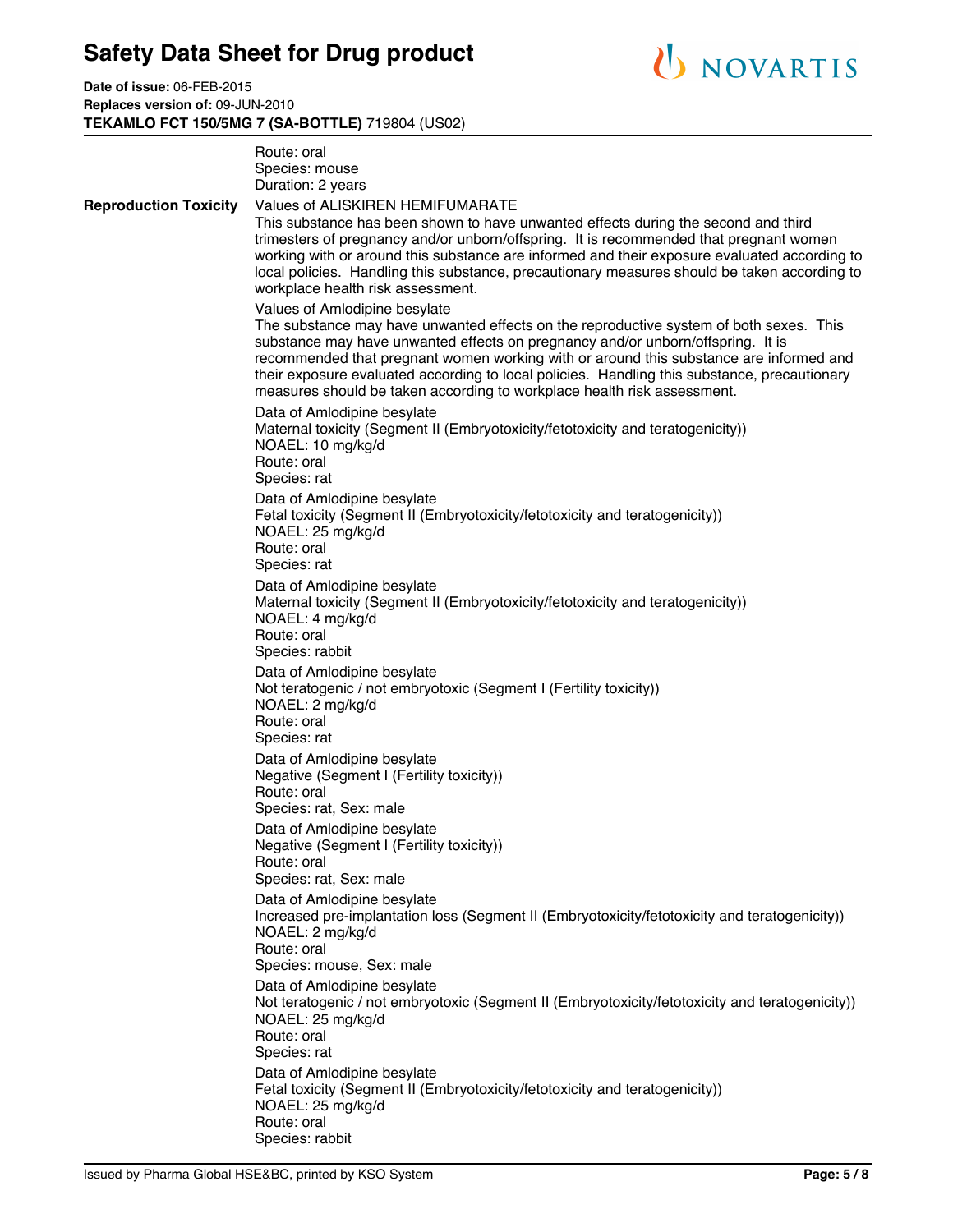



Data of Amlodipine besylate Not teratogenic / not embryotoxic (Segment II (Embryotoxicity/fetotoxicity and teratogenicity)) NOAEL: 25 mg/kg/d Route: oral Species: rabbit Data of Amlodipine besylate Maternal toxicity (Segment III (Peri- and postnatal toxicity)) NOAEL: 4 mg/kg/d Route: oral Species: rat

### **12. Ecological information**

| <b>Biological Elimination</b>                   | Data of ALISKIREN HEMIFUMARATE<br>Degradation: 5 % (aerobic: Temperature: 22 °C DOC)<br>Not readily degradable<br>Initial conc.: 40 mg/l, Duration: 28 days<br>Method: 92/69/EC (L383) C.4-A * Dissolved organic carbon (DOC) die-away<br>Inhibitory effects can be excluded. |
|-------------------------------------------------|-------------------------------------------------------------------------------------------------------------------------------------------------------------------------------------------------------------------------------------------------------------------------------|
| <b>Fish acute toxicity</b>                      | Data of ALISKIREN HEMIFUMARATE<br>$LC50:$ > 100 mg/l<br>$NOEC:>= 100$ mg/l<br>Species: zebra fish (danio rerio)<br>Exp. time: 96 hours<br>Method: 92/69/EEC (L383) C.1 * Acute toxicity for fish                                                                              |
| <b>Fish chronic toxicity</b>                    | Data of ALISKIREN HEMIFUMARATE<br>NOEC: 10.6 mg/l<br>Species: fathead minnow (pimephales promelas)<br>Exp. time: 31 days<br>Method: OECD 210 * 1992<br>Data of Amlodipine besylate                                                                                            |
|                                                 | LOEC: 4.6 mg/l<br>NOEC: NOEC: 2.2 mg/l<br>Species: fathead minnow (pimephales promelas)<br>Exp. time: 31 days<br>Method: OECD 210 * 1992                                                                                                                                      |
| <b>Aquatic invertebrate</b><br>acute toxicity   | Data of ALISKIREN HEMIFUMARATE<br>EC50: 56 mg/l<br>NOEC: 30 mg/l<br>EC100: > 100 mg/l<br>Species: daphnia magna (water flea)<br>Exp. time: 48 hours<br>Method: 92/69/EEC (L383) C.2 * Acute toxicity for daphnia                                                              |
|                                                 | Data of Amlodipine besylate<br>EC50: 3.2 mg/l<br>Species: daphnia magna (water flea)<br>Exp. time: 48 hours                                                                                                                                                                   |
| <b>Aquatic invertebrate</b><br>chronic toxicity | Data of ALISKIREN HEMIFUMARATE<br>NOEC: 10 mg/l<br>Species: daphnia magna (water flea)<br>Exp. time: 21 days<br>Method: OECD 211 * 2008                                                                                                                                       |
|                                                 | Data of Amlodipine besylate<br>EC50: 0.58 mg/l<br>NOEC: 0.22 mg/l<br>Species: daphnia magna (water flea)<br>Exp. time: 21 days<br>Method: OECD 211 * 2008                                                                                                                     |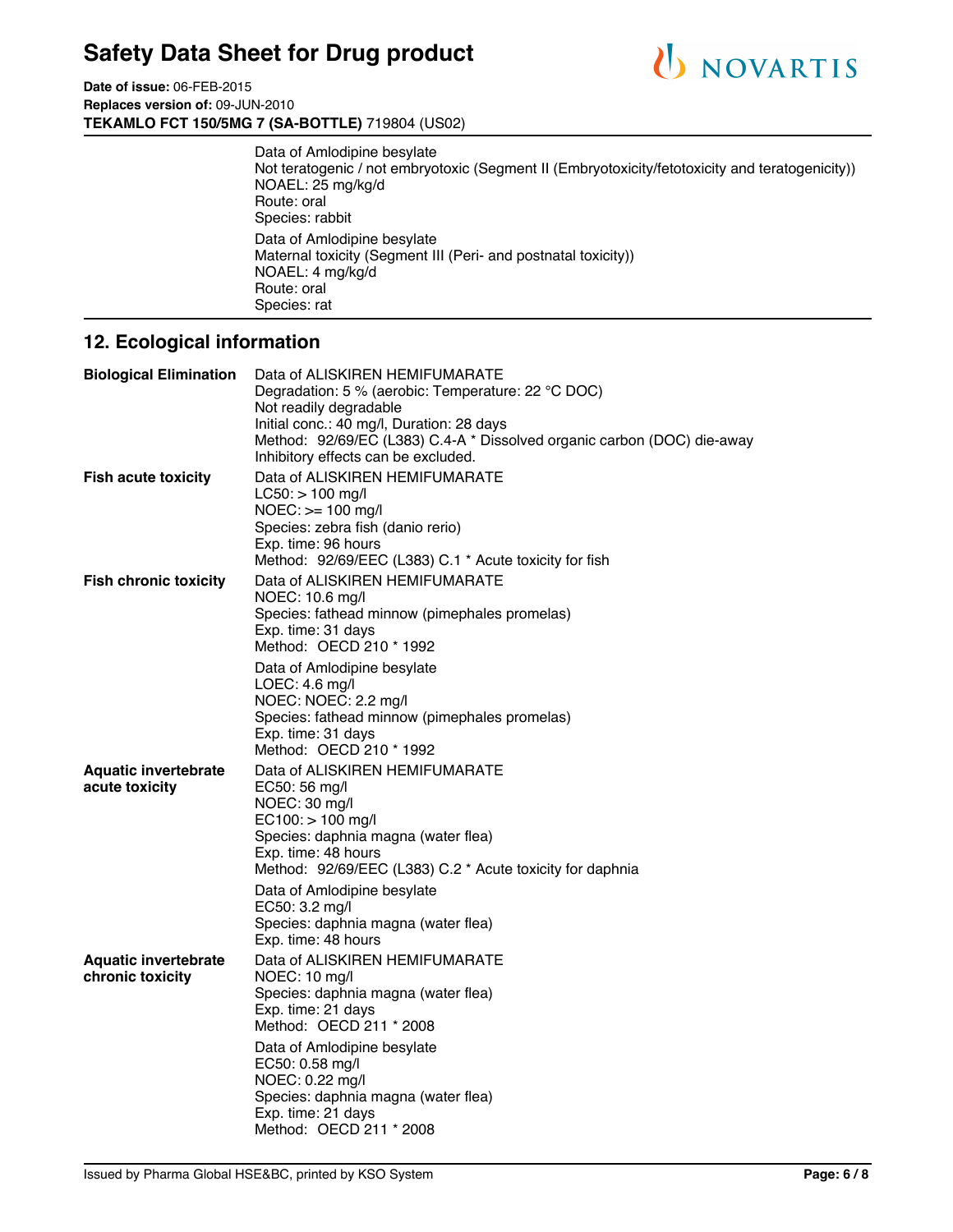

**Date of issue:** 06-FEB-2015 **Replaces version of:** 09-JUN-2010 **TEKAMLO FCT 150/5MG 7 (SA-BOTTLE)** 719804 (US02)

| <b>Algae Toxicity</b>                             | Data of ALISKIREN HEMIFUMARATE<br>$EbC50:$ > 100 mg/l<br>$ErC50:$ > 100 mg/l<br>NOEC: 100 mg/l<br>Species: Desmodesmus subspicatus/Scenedesmus subspicatus (Green algae)<br>Exp. time: 72 hours<br>Method: 92/69/EC (L383) C.3                                                                                                             |
|---------------------------------------------------|--------------------------------------------------------------------------------------------------------------------------------------------------------------------------------------------------------------------------------------------------------------------------------------------------------------------------------------------|
|                                                   | Data of Amlodipine besylate<br>ErC50: 0.23 mg/l<br>EbC50: 0.11 mg/l<br>NOEC: 0.029 mg/l<br>Species: Green algae - fresh water (Pseudokirchneriella subcapitata)<br>Exp. time: 72 hours<br>Method: OECD 201 * 2006 * Growth inhibition; ISO 8692 * 2004                                                                                     |
| <b>Bacterial Respiration</b><br><b>Inhibition</b> | Data of ALISKIREN HEMIFUMARATE<br>EC50: 4470 mg/l<br>Species: activated sludge<br>Exp. time: 3 hours<br>Method: Inhibition of Oxygen Consumption by activated sludge (87/302/EEC), Part C<br>Data of Amlodipine besylate<br>NOEC: 10 mg/l<br>$LOEC: 32$ mg/l<br>Species: activated sludge<br>Exp. time: 3 hours<br>Method: OECD 209 * 1984 |
| <b>Ecotoxicity Summary</b>                        | Data of ALISKIREN HEMIFUMARATE<br>Avoid release to the environment.<br>Data of Amlodipine besylate<br>No quantifiable data available.<br>Data of Amlodipine besylate<br>Toxic to aquatic organisms.<br>Data of Amlodipine besylate<br>Avoid release to the environment.                                                                    |

### **13. Disposal considerations**

**Disposal Requirements** Fill into suitable waste receptacles, seal and label them properly. Incineration in an approved, controlled furnace with combustion gas scrubbing and emission gas control. Local regulations should be adhered to.

### **14. Transport information**

| <b>Regulation</b> | Class          | UN No. | <b>PG</b> | Label | LQ   |
|-------------------|----------------|--------|-----------|-------|------|
| RID/ADR:          | not restricted |        |           |       | N.A. |
| IMDG-Code:        | not restricted |        |           |       |      |
| ICAO/IATA-DGR:    | not restricted |        |           |       |      |

**ICAO/IATA-DGR: Proper shipping name:** no dangerous good

### **15. Regulatory information**

#### **Classifications of components:**

| lChemical Name                      | Contains: | CAS<br><b>Number</b>        | <b>Picto</b> | Signal<br>Word | <b>Classification</b> |
|-------------------------------------|-----------|-----------------------------|--------------|----------------|-----------------------|
| ALISKIREN HEMIFUMARATE approx. 33 % |           | $173334-58 \langle \rangle$ |              | w              | H302, H361d, H335,    |